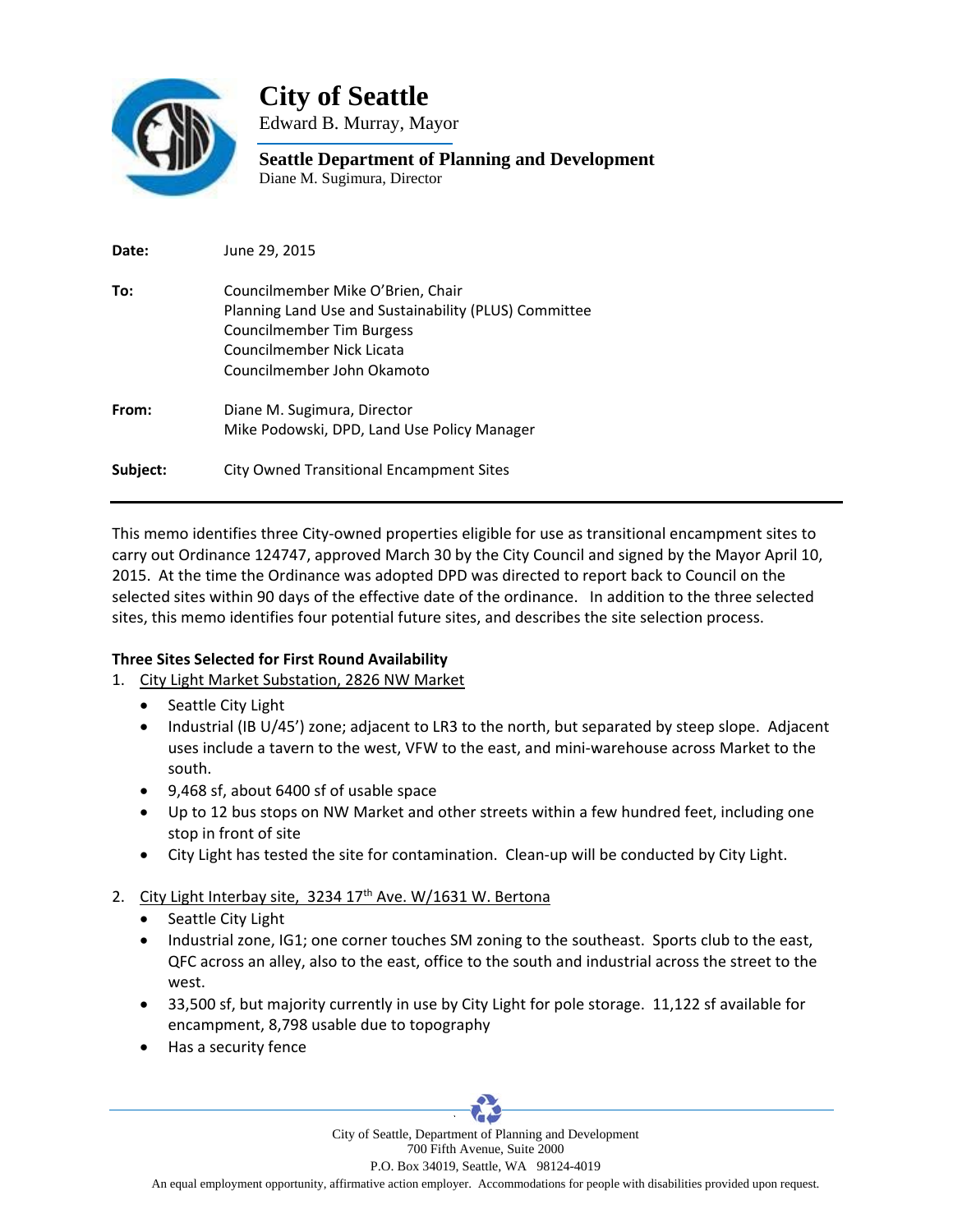- 3. City Light S. Industrial Way site, between  $5<sup>th</sup>$  and  $6<sup>th</sup>$  Ave. S.
	- Seattle City Light
	- Industrial zone, IG2 U/85'; no residential use nearby. Abuts parking/truck storage area on private property to the south.
	- Approximately 20,000 sf, but portion to the west includes a City Light tower and power lines; east ~7,400 available for encampment
	- About 10 bus stops within few hundred feet, including one adjacent to the site

# **Potential Future Sites**

- 4. Olympic Substation, 8030 15<sup>th</sup> Ave. NW
	- Seattle City Light
	- NC2/40' zone. Bank to the north, single family across alley to the east, apartment to the south, and restaurant/lounge across the street to the west
	- 7,300 sf; rectifier on site so full site not usable. Also, setback from residential zone required, so about 4,500 sf available for encampment
	- At least 8 bus stops on 15<sup>th</sup> NW within a few hundred feet, including two bus stops on the same block as site
- 5. City Light University Site, 3814 4<sup>th</sup> Avenue NE
	- Seattle City Light
	- Industrial zone, IC-45'; separated from residential zoning to the north by two parcels and the Burke Gilman Trail. Office to the north, warehouse to the east, overflow restaurant parking to the south, and SDOT storage and light industrial use across the street to the west.
	- About 8,000 sf, all usable
	- $\bullet$  4 bus stops on N. 40<sup>th</sup> within a few hundred feet
	- Available in about a year, following relocation of tenant and demolition of single family house.

## 6. Glassyard,  $7115$   $2^{nd}$  Ave. S.W.

- SDOT
- IG 1 U/85'; surrounded by two properties owned by State of Washington, and a privately owned warehouse
- Large site, 165,000+ sf; includes some steep slopes
- Has been the location of an encampment in the past

## 7. Brighton Substation, 7110 Rainier Ave. S.

- Seattle City Light
- NC3/40'; single family zoning abutting to the east. Auto body repair use to the north.
- 9,698 sf; perhaps about 4,000 sf available due to small rectifier or maintenance structure to the east, which would provide the necessary 25' separation from single-family zone, and landscaping and fencing around the site
- **•** Bus service along Rainier
- City Light is testing site for contamination